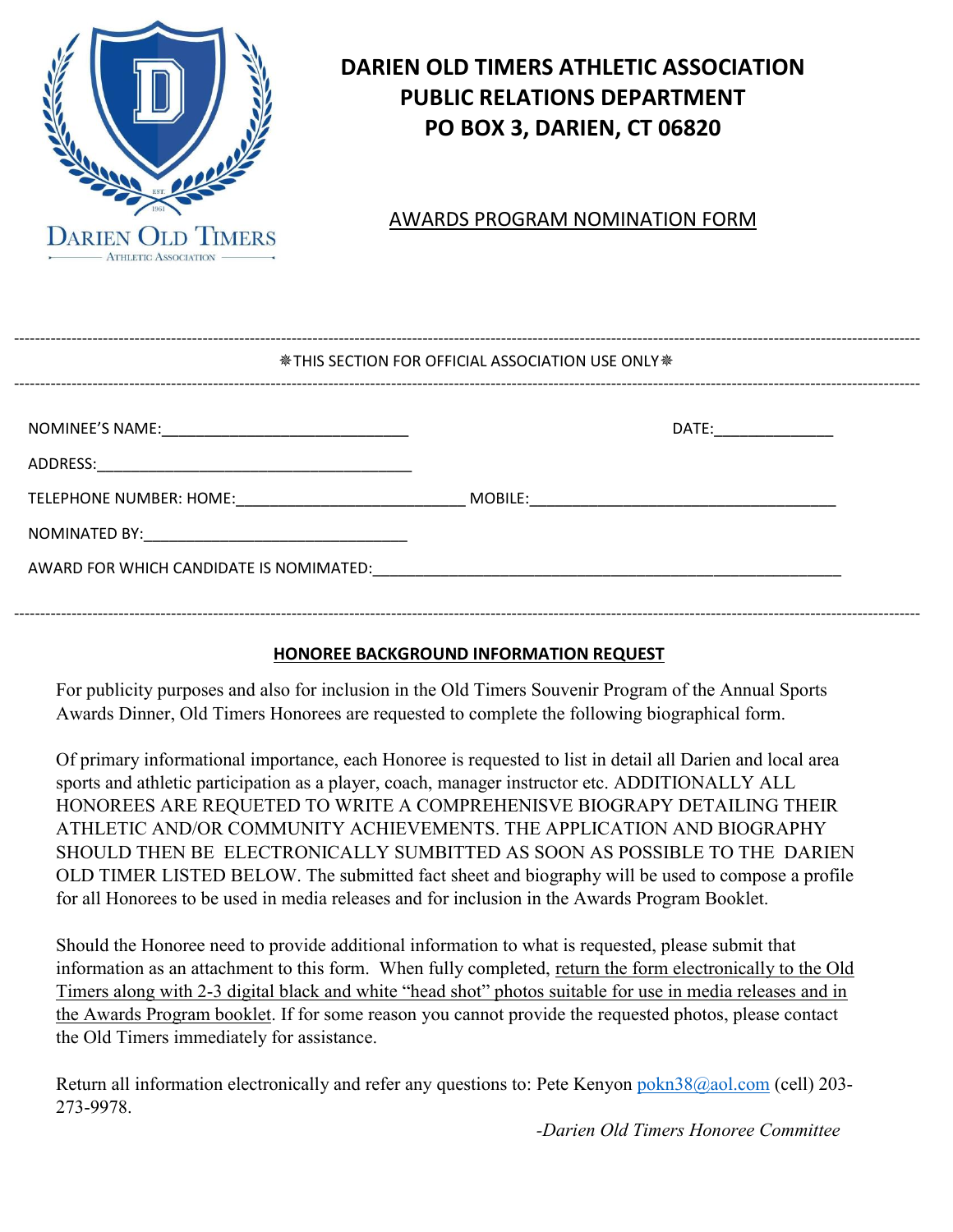#### **PERSONAL DATA:**

| <b>FIRST</b>                | <b>MIDDLE</b>                                    | LAST                                      |  |
|-----------------------------|--------------------------------------------------|-------------------------------------------|--|
|                             |                                                  |                                           |  |
|                             |                                                  |                                           |  |
|                             |                                                  |                                           |  |
|                             |                                                  |                                           |  |
|                             |                                                  |                                           |  |
|                             |                                                  | MARRIED: YES NO NO IF SO, NAME OF SPOUSE: |  |
|                             |                                                  |                                           |  |
|                             |                                                  |                                           |  |
|                             |                                                  |                                           |  |
| <b>ACADEMIC BACKGROUND:</b> |                                                  |                                           |  |
|                             |                                                  |                                           |  |
|                             |                                                  |                                           |  |
|                             |                                                  |                                           |  |
|                             |                                                  |                                           |  |
|                             |                                                  |                                           |  |
| MAJOR:                      |                                                  | AWARDS/HONORS:                            |  |
|                             |                                                  |                                           |  |
|                             |                                                  |                                           |  |
|                             | MILITARY SERVICE AND OCCUPATIONAL CAREER DATA:   |                                           |  |
|                             |                                                  |                                           |  |
|                             |                                                  |                                           |  |
|                             | AWARDS/HONORS:__________________________________ |                                           |  |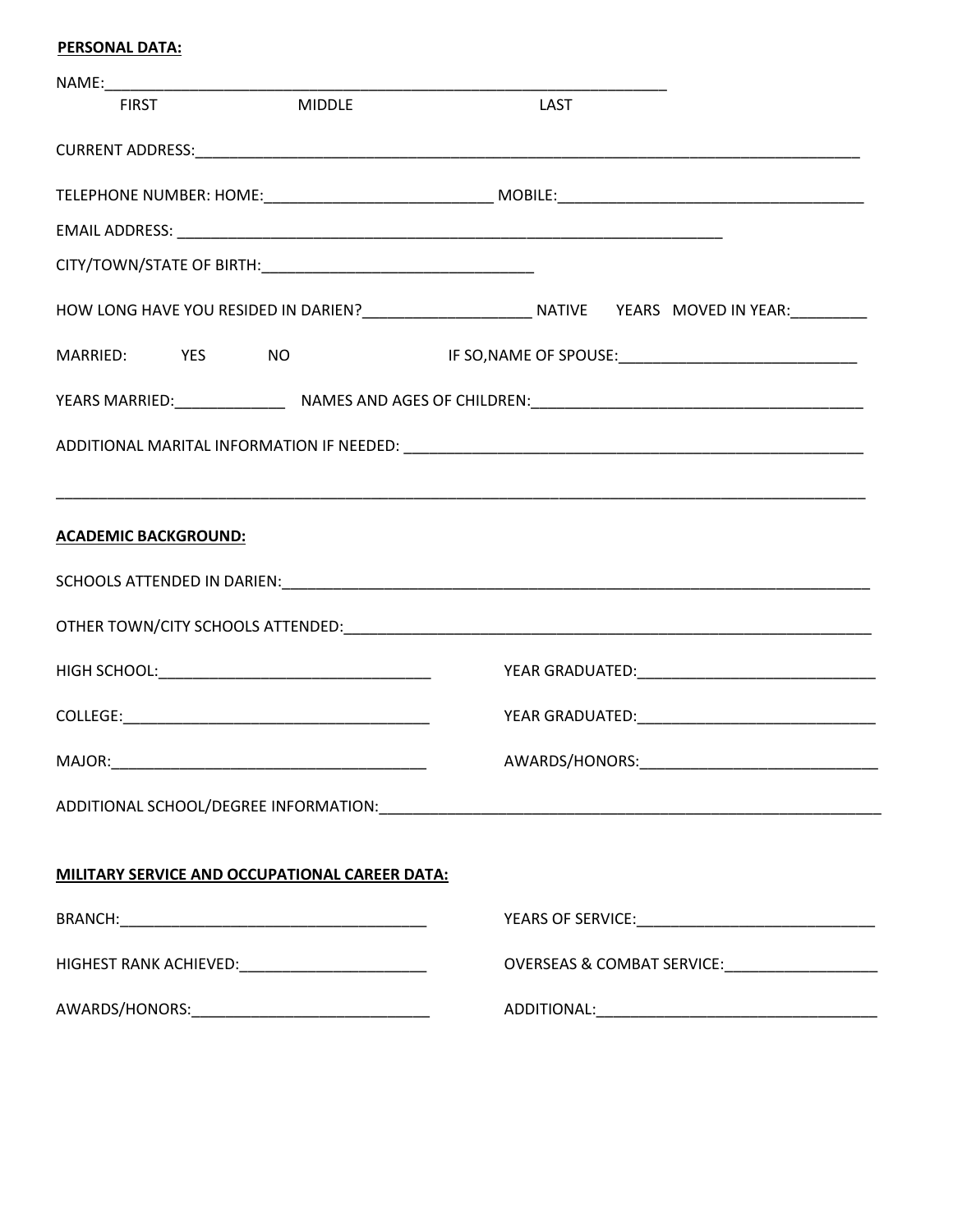**OCCUPATIONAL CAREER**: *LIST EMPLOYMENT WITH YEARS AND TITLES, IF SELF EMPLOYED SHARE TYPE OF BUSINESS*

\_\_\_\_\_\_\_\_\_\_\_\_\_\_\_\_\_\_\_\_\_\_\_\_\_\_\_\_\_\_\_\_\_\_\_\_\_\_\_\_\_\_\_\_\_\_\_\_\_\_\_\_\_\_\_\_\_\_\_\_\_\_\_\_\_\_\_\_\_\_\_\_\_\_\_\_\_\_\_\_\_\_\_\_\_\_\_\_\_\_\_\_\_\_\_\_\_

\_\_\_\_\_\_\_\_\_\_\_\_\_\_\_\_\_\_\_\_\_\_\_\_\_\_\_\_\_\_\_\_\_\_\_\_\_\_\_\_\_\_\_\_\_\_\_\_\_\_\_\_\_\_\_\_\_\_\_\_\_\_\_\_\_\_\_\_\_\_\_\_\_\_\_\_\_\_\_\_\_\_\_\_\_\_\_\_\_\_\_\_\_\_\_\_\_

\_\_\_\_\_\_\_\_\_\_\_\_\_\_\_\_\_\_\_\_\_\_\_\_\_\_\_\_\_\_\_\_\_\_\_\_\_\_\_\_\_\_\_\_\_\_\_\_\_\_\_\_\_\_\_\_\_\_\_\_\_\_\_\_\_\_\_\_\_\_\_\_\_\_\_\_\_\_\_\_\_\_\_\_\_\_\_\_\_\_\_\_\_\_\_\_\_

**ATHLETIC AND SPORTS:** *Old Timers' Award candidates are requested to complete this section with detailed background athletic and sports information. Key informational areas in this section include school, local, college, semi-pro, and professional sports. Detailed information should be noted in this section by award candidates. Use additional pages if needed and attach to this section.*

**HIGH SCHOOL SPORTS***: LIST ALL SPORTS AND ACTIVITIES DURING SCHOOL YEARS, INCLUDE MEMBERSHIP OF VARSITY TEAMS, AWARDS, CHAMPIONSHIPS, COACHES, STANDOUT TEAMMATES, MEMORABLE MOMENTS, AND OTHER NOTABLE ACHEIVEMENTS ATTAINED.*

**\_\_\_\_\_\_\_\_\_\_\_\_\_\_\_\_\_\_\_**\_\_\_\_\_\_\_\_\_\_\_\_\_\_\_\_\_\_\_\_\_\_\_\_\_\_\_\_\_\_\_\_\_\_\_\_\_\_\_\_\_\_\_\_\_\_\_\_\_\_\_\_\_\_\_\_\_\_\_\_\_\_\_\_\_\_\_\_\_\_\_\_\_\_\_\_\_\_\_

\_\_\_\_\_\_\_\_\_\_\_\_\_\_\_\_\_\_\_\_\_\_\_\_\_\_\_\_\_\_\_\_\_\_\_\_\_\_\_\_\_\_\_\_\_\_\_\_\_\_\_\_\_\_\_\_\_\_\_\_\_\_\_\_\_\_\_\_\_\_\_\_\_\_\_\_\_\_\_\_\_\_\_\_\_\_\_\_\_\_\_\_\_\_\_\_\_\_

\_\_\_\_\_\_\_\_\_\_\_\_\_\_\_\_\_\_\_\_\_\_\_\_\_\_\_\_\_\_\_\_\_\_\_\_\_\_\_\_\_\_\_\_\_\_\_\_\_\_\_\_\_\_\_\_\_\_\_\_\_\_\_\_\_\_\_\_\_\_\_\_\_\_\_\_\_\_\_\_\_\_\_\_\_\_\_\_\_\_\_\_\_\_\_\_\_\_

\_\_\_\_\_\_\_\_\_\_\_\_\_\_\_\_\_\_\_\_\_\_\_\_\_\_\_\_\_\_\_\_\_\_\_\_\_\_\_\_\_\_\_\_\_\_\_\_\_\_\_\_\_\_\_\_\_\_\_\_\_\_\_\_\_\_\_\_\_\_\_\_\_\_\_\_\_\_\_\_\_\_\_\_\_\_\_\_\_\_\_\_\_\_\_\_\_\_

**\_\_\_\_\_\_\_\_\_\_\_\_\_\_\_\_\_\_\_\_\_\_\_\_\_\_\_\_\_\_\_\_\_\_\_\_\_\_\_\_\_\_\_\_\_\_\_\_\_\_\_\_\_\_\_\_\_\_\_\_\_\_\_\_\_\_\_\_\_\_\_\_\_\_\_\_\_\_\_\_\_\_\_\_\_\_\_\_\_\_\_\_\_\_\_\_\_\_**

\_\_\_\_\_\_\_\_\_\_\_\_\_\_\_\_\_\_\_\_\_\_\_\_\_\_\_\_\_\_\_\_\_\_\_\_\_\_\_\_\_\_\_\_\_\_\_\_\_\_\_\_\_\_\_\_\_\_\_\_\_\_\_\_\_\_\_\_\_\_\_\_\_\_\_\_\_\_\_\_\_\_\_\_\_\_\_\_\_\_\_\_\_\_\_\_\_\_

\_\_\_\_\_\_\_\_\_\_\_\_\_\_\_\_\_\_\_\_\_\_\_\_\_\_\_\_\_\_\_\_\_\_\_\_\_\_\_\_\_\_\_\_\_\_\_\_\_\_\_\_\_\_\_\_\_\_\_\_\_\_\_\_\_\_\_\_\_\_\_\_\_\_\_\_\_\_\_\_\_\_\_\_\_\_\_\_\_\_\_\_\_\_\_\_\_\_

**LOCAL AREA SPORTS:** *LIST EXTRA-CURRICULAR SPORTS AND ACTIVITIES, PARTICIPATION, POSITION, PLAYER/COACH/MANAGER, ETC.*

**COLLEGE SPORTS:** *LIST ALL SPORTS AND ACTIVITIES DURING SCHOOL YEARS, INCLUDE MEMBERSHIP OF VARSITY TEAMS, AWARDS, CHAMPIONSHIPS, COACHES, STANDOUT TEAMMATES, MEMORABLE MOMENTS, AND OTHER NOTABLE ACHEIVEMENTS ATTAINED. INCLUDE ANY MILITARY SPORTS IF APPLICABLE.*

**\_\_\_\_\_\_\_\_\_\_\_\_\_\_\_\_\_\_\_\_\_\_\_\_\_\_\_\_\_\_\_\_\_\_\_\_\_\_\_\_\_\_\_\_\_\_\_\_\_\_\_\_\_\_\_\_\_\_\_\_\_\_\_\_\_\_\_\_\_\_\_\_\_\_\_\_\_\_\_\_\_\_\_\_\_\_\_\_\_\_\_\_\_\_\_\_\_\_**

\_\_\_\_\_\_\_\_\_\_\_\_\_\_\_\_\_\_\_\_\_\_\_\_\_\_\_\_\_\_\_\_\_\_\_\_\_\_\_\_\_\_\_\_\_\_\_\_\_\_\_\_\_\_\_\_\_\_\_\_\_\_\_\_\_\_\_\_\_\_\_\_\_\_\_\_\_\_\_\_\_\_\_\_\_\_\_\_\_\_\_\_\_\_\_\_\_\_

\_\_\_\_\_\_\_\_\_\_\_\_\_\_\_\_\_\_\_\_\_\_\_\_\_\_\_\_\_\_\_\_\_\_\_\_\_\_\_\_\_\_\_\_\_\_\_\_\_\_\_\_\_\_\_\_\_\_\_\_\_\_\_\_\_\_\_\_\_\_\_\_\_\_\_\_\_\_\_\_\_\_\_\_\_\_\_\_\_\_\_\_\_\_\_\_\_\_

**\_\_\_\_\_\_\_\_\_\_\_\_\_\_\_\_\_\_\_\_\_\_\_\_\_\_\_\_\_\_\_\_\_\_\_\_\_\_\_\_\_\_\_\_\_\_\_\_\_\_\_\_\_\_\_\_\_\_\_\_\_\_\_\_\_\_\_\_\_\_\_\_\_\_\_\_\_\_\_\_\_\_\_\_\_\_\_\_\_\_\_\_\_\_\_\_\_\_**

**SEMI-PRO AND/OR PROFESSIONAL SPORTS:**